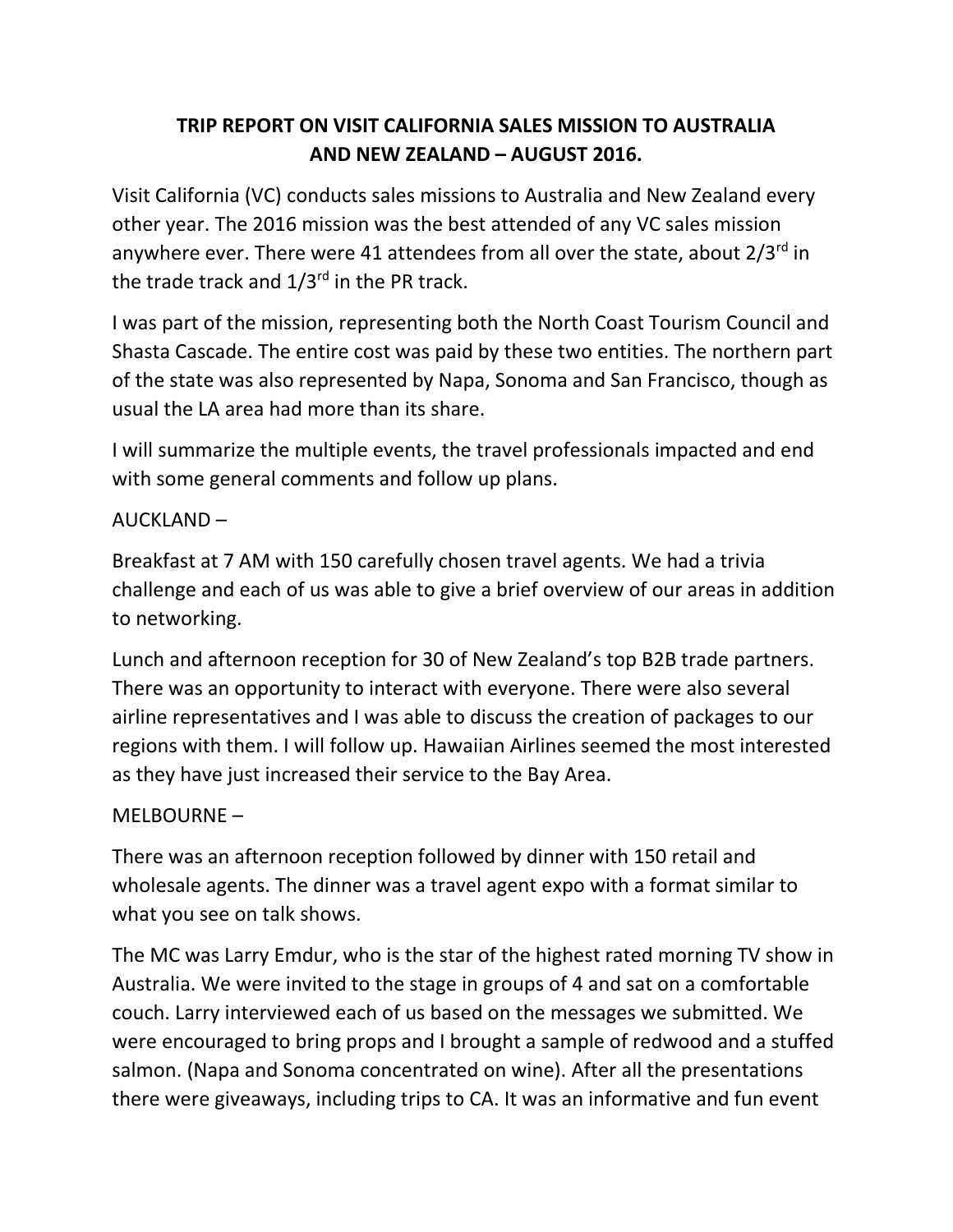and the agents remained engaged throughout. All of us had an opportunity to be performers.

### BRISBANE –

We had another travel agent expo in Brisbane. This was the same format as the Melbourne travel agent expo with even more attendees. Larry flew in to repeat his performance.

The next morning we went to the headquarters of the biggest player in the Australian market, Flight Centre. We sat through two hours of presentations from the heads of some of their various brands. This is a \$2 Billion Dollar company with over 1000 retail stores. Their brands include Escape Travel, Travel Associates, Flight Centre and they own Liberty Travel in the US. They cover everything from student travel to luxury.

Flight Centre also dominates in Canada and has stores in virtually every English speaking country and Mexico. To get an idea of their scope, their product development team alone has 800 people. 60 work on just media and internal communications. I was able to interact with the heads of both the product and the creative team. The creative team wants to send a group to our regions for three days of taping. They will then use this content to promote us within all their product lines.

SYDNEY –

There was a 7 AM breakfast bringing together Qantas Holiday retail agents who are the best sellers of California product. They expected 70 but 97 showed up.

The format was a shortened version of the Expos.

Next came a B2B event at a nearby National Park which lasted from 11 AM to after 10 PM. Attending were 25 key marketing and product staff from key travel businesses in Australia and New Zealand. Many were flown in by Visit California just for the event. We had scheduled appointments with each and there was plenty of bonding time over lunch, dinner and cocktails. I obtained many good leads.

The following day we invited the same group and many more to join us for the Cal v. Hawaii football game at the Olympic Stadium. There were actually two tailgate